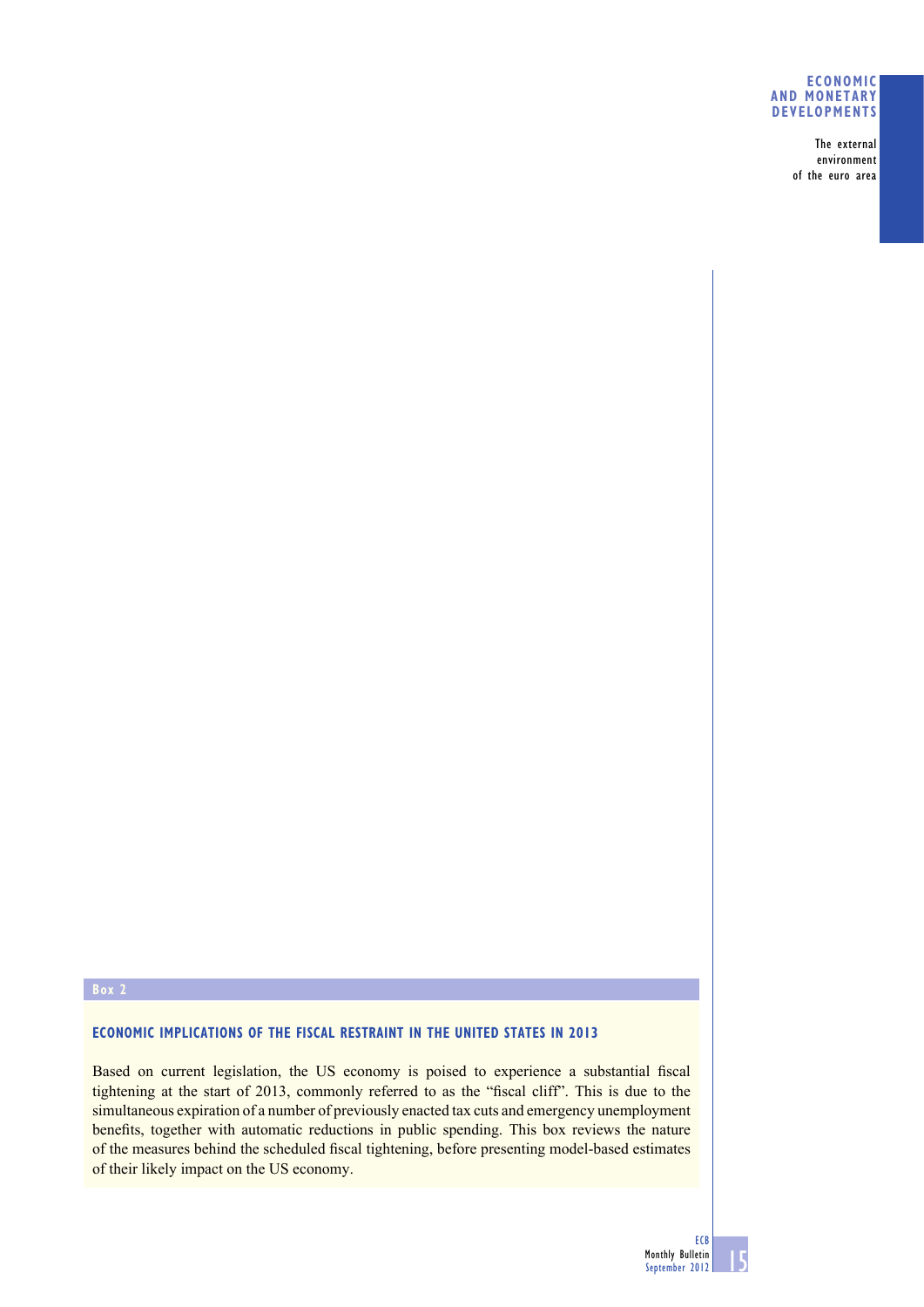|                                                                             | <b>USD billions</b> | <b>Percentage of GDP</b> |
|-----------------------------------------------------------------------------|---------------------|--------------------------|
| <b>From tax policies</b>                                                    | 532                 | 3.3                      |
| Expiration of "Bush tax cuts" (Dec. 2012) <sup>1)</sup>                     | 295                 | 1.8                      |
| Expiration of the payroll tax cut (Dec. 2012)                               | 127                 | 0.8                      |
| Other expiring provisions (Dec. 2012) <sup>2)</sup>                         | 87                  | 0.5                      |
| Some tax provisions under the Affordable Care Act (Jan. 2013) <sup>3)</sup> | 24                  | 0.1                      |
| <b>From expenditure policies</b>                                            | 136                 | 0.8                      |
| Provisions of the Budget Control Act – "sequester" (Jan. 2013)              | 87                  | 0.5                      |
| Expiration of the emergency unemployment benefits (Dec. 2012)               | 35                  | 0.2                      |
| Reduction in Medicare's payment rates for physicians (Jan. 2013)            | 15                  | 0.1                      |
| <b>TOTAL</b>                                                                | 668                 | 4.1                      |

Sources: CBO and ECB staff

Note: The CBO estimates, which are reported for the 2013 fiscal year (Oct.  $2012 -$  Sep. 2013), have been adjusted to correspond to the 2013 calendar year. 1) Includes the expiration of certain income tax provisions originally enacted in 2001, 2003 and 2009 and of indexing for the alternative minimum tax (AMT) for infl ation.

2) Largely relates to the scheduled expiration of the accelerated depreciation allowance for fixed investment property.<br>3) Including increased tax rates on earnings and investment income for high-income taxpayers.

### **Details of the US "fiscal cliff"**

Under current law, the US federal budget deficit is expected to decline substantially between 2012 and 2013 owing to the scheduled increase in taxes and, to a lesser extent, reductions in spending (see Table A). Calculations based on Congressional Budget Office (CBO) estimates suggest that the size of the fiscal cliff is above USD 650 billion for the 2013 calendar year, representing around 4% of GDP. Around 80% of the tightening is scheduled to take effect via changes in tax policies, with the most notable being: (i) expiring provisions which lower individual income tax rates and expand credits and deductions, originally enacted in 2001 and 2003 (so-called "Bush tax cuts") and in 2009; (ii) expiration of the 2 percentage point payroll tax cut originally introduced in January 2011; (iii) expiration of the accelerated depreciation allowance for fixed investment property (such as machinery), the major item within the category "Other expiring provisions" shown in Table A. On the expenditure side, major items are the automatic enforcement of spending cuts under the Budget Control Act (so-called "sequester") and expiring emergency unemployment benefits.

The extent to which the legislated provisions of the fiscal cliff are likely to materialise is subject to a high degree of uncertainty and remains conditional on the outcome of the US elections in November 2012, given that most of the decisions regarding possible extensions are postponed until then. One possible outcome appears to be a scenario in which some of the provisions are allowed to expire, while others are extended.

### **Estimating the impact of the fiscal cliff**

Estimating the economic impact of fiscal contractions is made more difficult by the uncertainty surrounding the size of fiscal multipliers. The impact of the fiscal cliff on the real economy is assessed using NiGEM.<sup>1</sup> In the model, a range of fiscal multipliers operate, relating to income and corporate taxes, as well as to government transfer payments and government consumption. Given the uncertainty as regards the final outcome, the estimates of the economic impact of the

1 NiGEM stands for National Institute Global Econometric Model, a model maintained by the National Institute of Economic and Social Research (http://nimodel.niesr.ac.uk/).

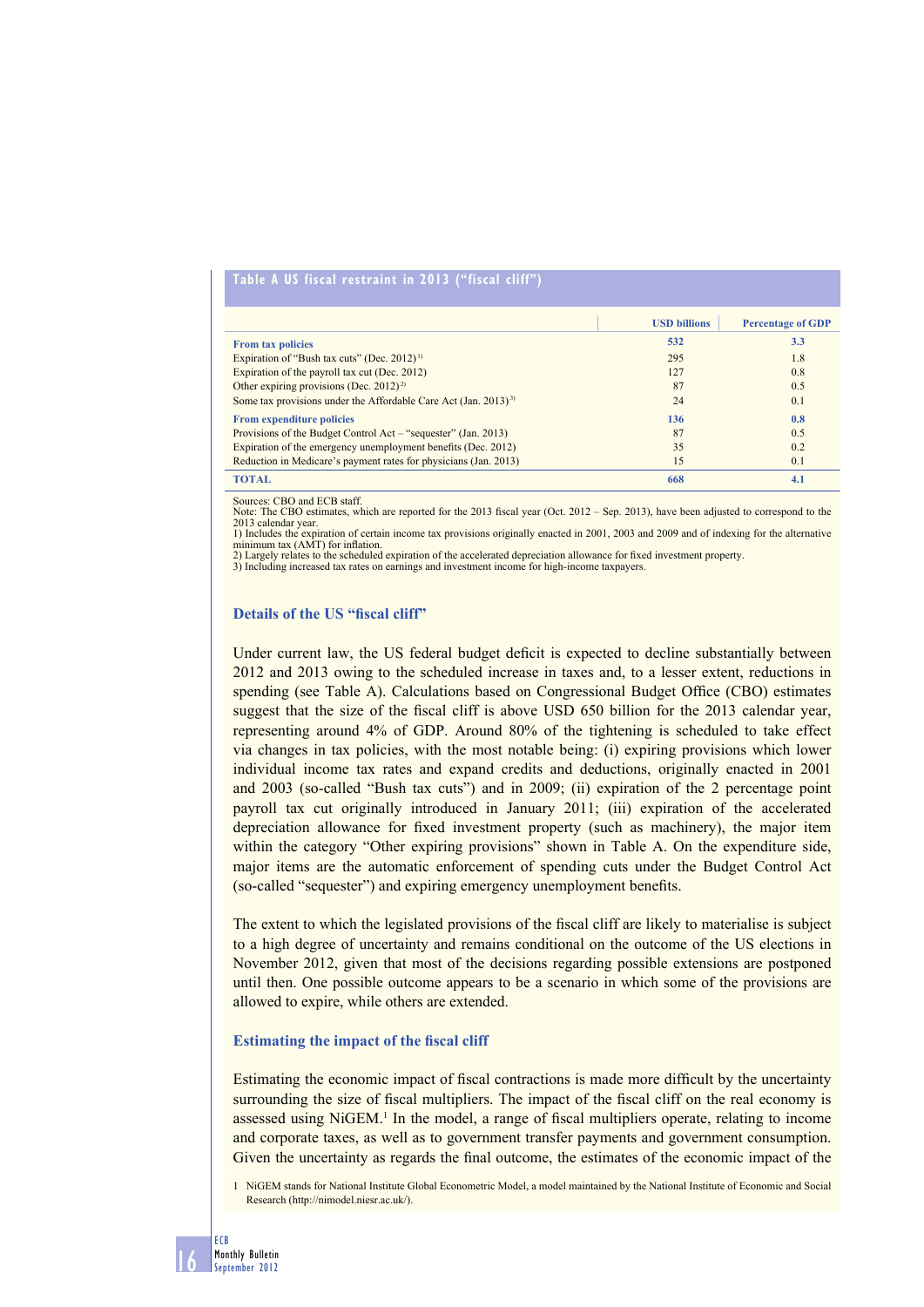The external environment of the euro area

| Table B Impact of US fiscal cliff on economic activity               |        |        |
|----------------------------------------------------------------------|--------|--------|
| (deviation of US real GDP from baseline levels in percentage points) |        |        |
|                                                                      | 2013   | 2014   |
| Fiscal cliff                                                         | $-1.3$ | $-1.8$ |
| Fiscal cliff excluding "sequester"                                   | $-0.7$ | $-1.3$ |
| Fiscal cliff excluding "sequester" and extending "Bush tax cuts"     | $-0.3$ | $-0.6$ |

Source: ECB staff.

"full" fiscal cliff are complemented by two additional scenarios. Under the first scenario, the so-called "sequester" is avoided and possibly replaced with less abrupt deficit reduction measures, meaning that almost all of the fiscal tightening occurs via changes in tax policy measures. Under the second scenario, in addition to avoiding the "sequester", the "Bush tax cuts" are extended, while all other provisions are allowed to expire as scheduled. The results are reported in Table B. In 2013 the entire fiscal cliff is estimated to lower US real GDP by  $1.3$  percentage points, while in 2014 US GDP is estimated to remain 1.8 percentage points below its baseline level. The magnitude of this impact reflects the fact that the largest portion of the fiscal cliff relates to income tax measures, which carry a rather low fiscal multiplier of about  $0.3<sup>2</sup>$ . At the same time, only about 12% of the fiscal cliff relates to government spending measures (the "sequester" in Table A), which is given a significantly larger multiplier of about 1.0.

For 2013, however, a greater downward impact could be expected since, according to the CBO, an additional drag of almost 1% of GDP will occur in that year, mostly related to revenues (hence carrying a low multiplier), which is "not linked to specific policies" and has not been included in the simulations as the size of these measures could not be quantified for 2014, given the lack of details provided. Under the scenario in which the "sequester" is avoided, the impact on GDP is reduced by almost one-half in 2013 compared with the full fiscal cliff scenario, while under the second scenario, where the "Bush tax cuts" are extended in addition, the fiscal drag is estimated to reduce GDP by 0.3 and 0.6 percentage points in 2013 and 2014, respectively.

Overall, the results based on NiGEM for 2013 are somewhat below externally available estimates. For example, in its 2012 Spillover Report, the IMF estimates US output losses in 2013 stemming from the fiscal cliff to lie in a range between 2.0 and 4.8 percentage points, although the upper range of these estimates also incorporates adverse confidence effects adding to the fiscal restraint. The CBO has estimated that the fiscal cliff could reduce US output in the fourth quarter of 2013 by 3.9 percentage points relative to a baseline with no fiscal restraint, with a wide range around that point estimate (from 0.9 to 6.8 percentage points), which underscores the uncertainties regarding the size of fiscal multipliers.<sup>3</sup> Adding to the uncertainty of estimates, the size of the impact is likely to depend also on the speed with which households react to a potential increase in taxes, and on whether they will perceive the change in policies as transitory or permanent. Moreover, the results shown in Table B might be subject to downside risk as they do not take into account possible adverse confidence effects that may arise if businesses and consumers start to perceive the risk of an abrupt fiscal withdrawal and restrain their spending plans. In conclusion, as the discussion above implies, the size of the impact depends significantly

<sup>2</sup> The fiscal multiplier on US income taxes is 0.3 in NiGEM, which is broadly in line with the multipliers implied by models used at the OECD and the European Commission. See *National Institute Economic Review*, No 213, July 2010.

<sup>3</sup> For details on alternative estimates, see Chapter 3 of IMF, *2012 Spillover Report*, July 2012 and CBO, *Economic Effects of Reducing the Fiscal Restraint that is Scheduled to Occur in 2013*, May 2012.